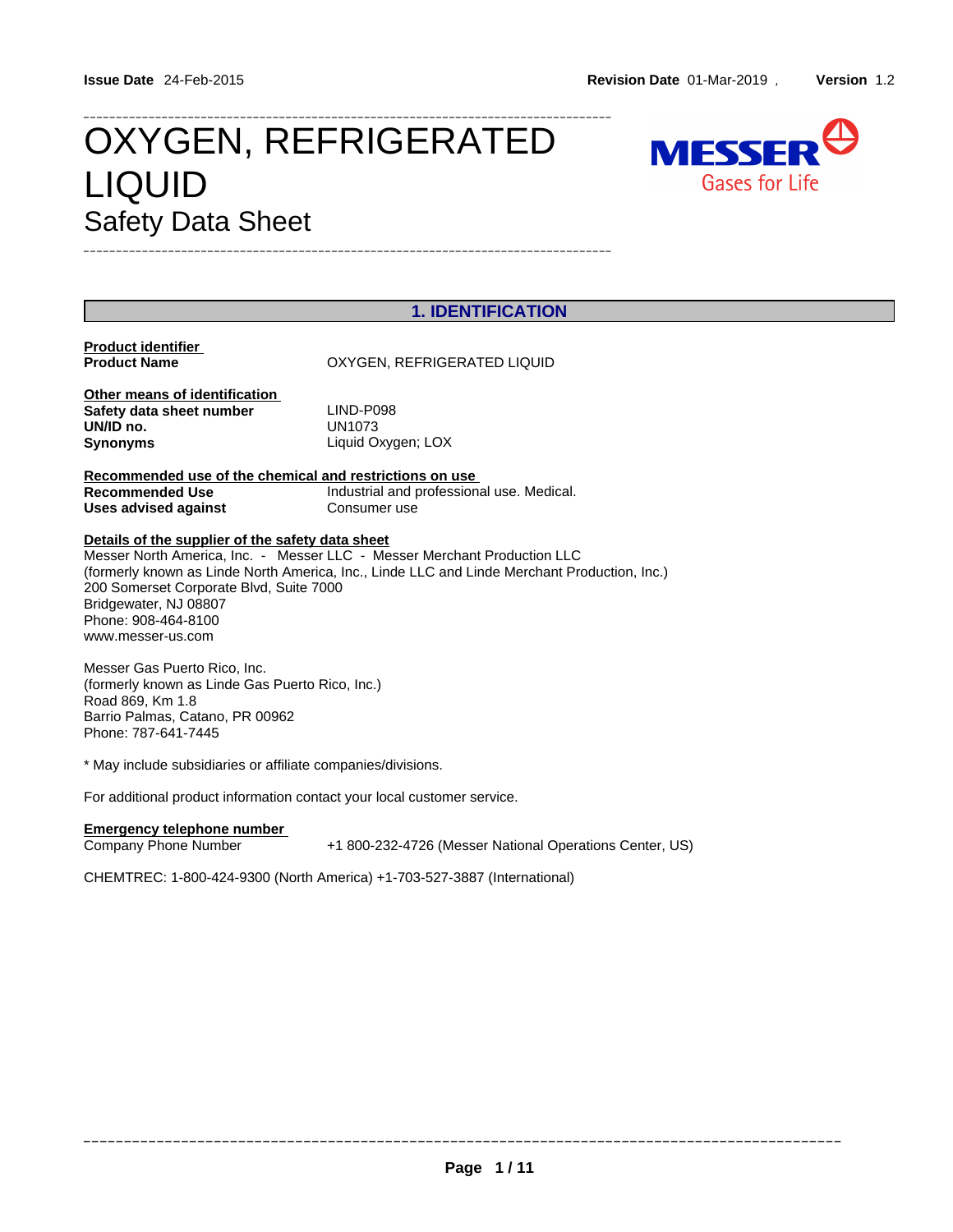## **2. HAZARDS IDENTIFICATION**

### **Classification**

This chemical is considered hazardous by the 2012 OSHA Hazard Communication Standard (29 CFR 1910.1200).

| <b>Oxic</b><br>''         |     |
|---------------------------|-----|
| ⌒<br>Kaas<br>sure<br>unu⊬ | uaa |

#### **Label elements**



#### **Hazard Statements**

May cause or intensify fire; oxidizer Contains refrigerated gas; may cause cryogenic burns or injury Combustibles in contact with liquid oxygen may explode on ignition or impact

## **Precautionary Statements - Prevention**

Do not handle until all safety precautions have been read and understood Keep and store away from clothing and other combustible materials Keep valves and fittings free from oil and grease Use and store only outdoors or in a well ventilated place Wear cold insulating gloves, face shield, and eye protection Use a backflow preventive device in piping Use only with equipment of compatible materials of construction and rated for cylinder pressure Use only with equipment cleaned for oxygen service Do NOT change or force fit connections Avoid spills. Do not walk on or roll equipment over spills Close valve after each use and when empty Always keep container in upright position

#### **Precautionary Statements - Response**

IF ON SKIN:. Thaw frosted parts with lukewarm water. Do not rub affected area. Get immediate medical advice/attention. In case of fire: Stop leak if safe to do so.

#### **Hazards not otherwise classified (HNOC)**

Not applicable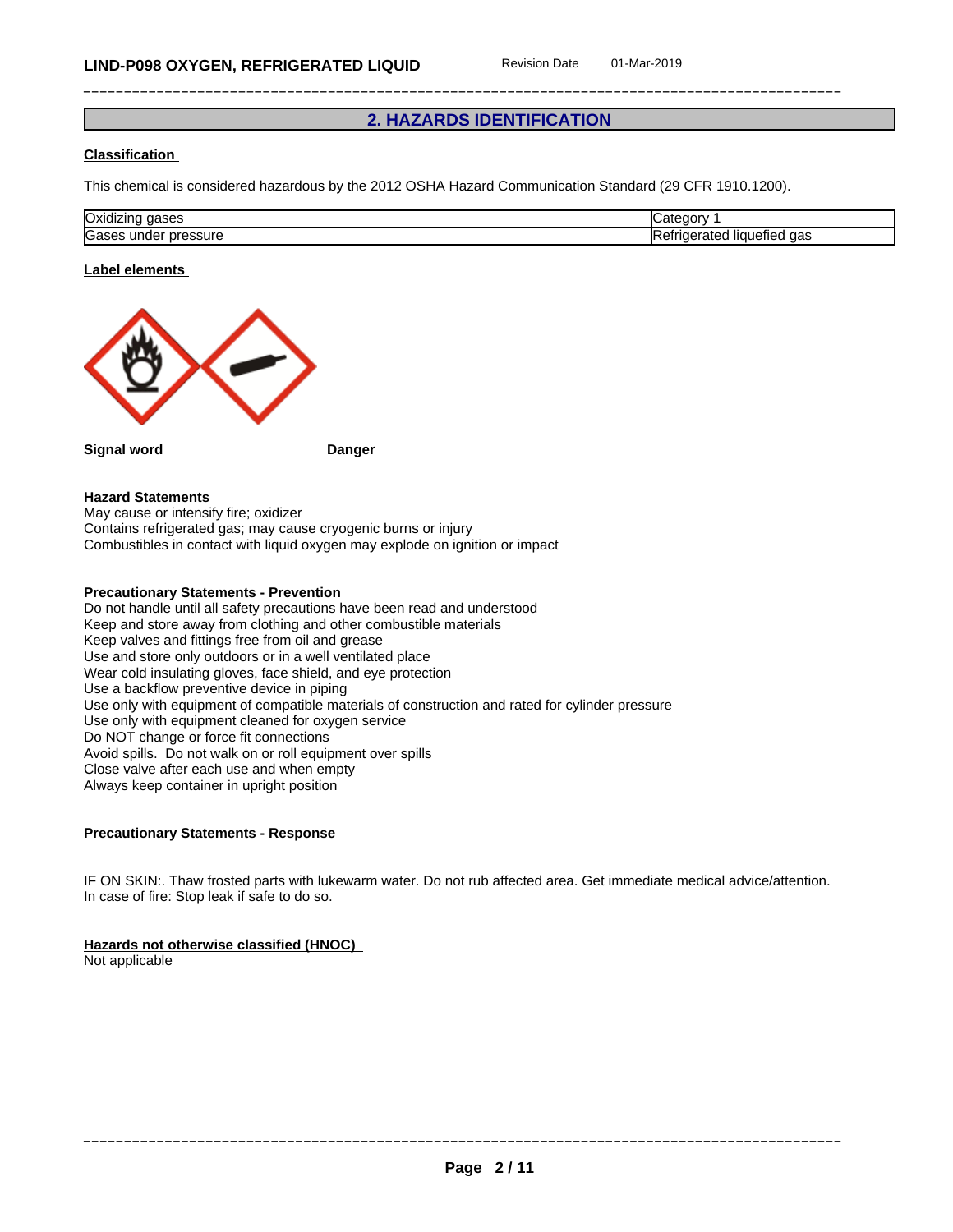## **3. COMPOSITION/INFORMATION ON INGREDIENTS**

| <b>Chemical Name</b> | CAS No. | - 04<br>voiume<br>-70 | $\sim$<br>Formula<br>⊸nemical ⊏ |
|----------------------|---------|-----------------------|---------------------------------|
| <b>OXYGEN</b>        | 7700    | -aa                   |                                 |
| - 11 N               |         | - Ju                  |                                 |

|                                                             | <b>4. FIRST AID MEASURES</b>                                                                                                                                                                                                                                                                                                                              |  |  |  |
|-------------------------------------------------------------|-----------------------------------------------------------------------------------------------------------------------------------------------------------------------------------------------------------------------------------------------------------------------------------------------------------------------------------------------------------|--|--|--|
| <b>Description of first aid measures</b>                    |                                                                                                                                                                                                                                                                                                                                                           |  |  |  |
| <b>General advice</b>                                       | Show this safety data sheet to the doctor in attendance.                                                                                                                                                                                                                                                                                                  |  |  |  |
| <b>Inhalation</b>                                           | Move victim to fresh air. Seek immediate medical attention/advice.                                                                                                                                                                                                                                                                                        |  |  |  |
| <b>Skin contact</b>                                         | For dermal contact or suspected frostbite, remove contaminated clothing and flush affected<br>areas with lukewarm water. DO NOT USE HOT WATER. A physican should see the<br>patient promptly if contact with the product has resulted in blistering of the dermal surface<br>or in deep tissue freezing.                                                  |  |  |  |
| Eye contact                                                 | If frostbite is suspected, flush eyes with cool water for 15 minutes and obtain immediate<br>medical attention.                                                                                                                                                                                                                                           |  |  |  |
| Ingestion                                                   | Not an expected route of exposure.                                                                                                                                                                                                                                                                                                                        |  |  |  |
| Most important symptoms and effects, both acute and delayed |                                                                                                                                                                                                                                                                                                                                                           |  |  |  |
| <b>Symptoms</b>                                             | Oxygen is not acutely toxic under normal pressure. Oxygen is more toxic when inhaled at<br>elevated pressures. Depending upon pressure and duration of exposure, pure oxygen at<br>elevated pressures may cause cramps, dizziness, difficulty breathing, convulsions, edema<br>and death. Contact with evaporating liquid may cause cold burns/frostbite. |  |  |  |
|                                                             | Indication of any immediate medical attention and special treatment needed                                                                                                                                                                                                                                                                                |  |  |  |
| Note to physicians                                          | Treat symptomatically.                                                                                                                                                                                                                                                                                                                                    |  |  |  |

### **5. FIRE-FIGHTING MEASURES**

#### **Suitable extinguishing media**

Use extinguishing measures that are appropriate to local circumstances and the surrounding environment.

Unsuitable extinguishing media None.

#### **Specific extinguishing methods**

Continue to cool fire exposed cylinders untilflames are extinguished. Damaged cylinders should be handled only by specialists.

#### **Specific hazards arising from the chemical**

May cause or intensify fire; oxidizer. Combustibles in contact with liquid oxygen may explode on ignition or impact. Will support and accelerate combustion of combustible materials (wood, paper, oil, debris, etc). Cylinders may rupture under extreme heat.

#### **Protective equipment and precautions for firefighters**

As in any fire, wear self-contained breathing apparatus pressure-demand, NIOSH (approved or equivalent) and full protective gear.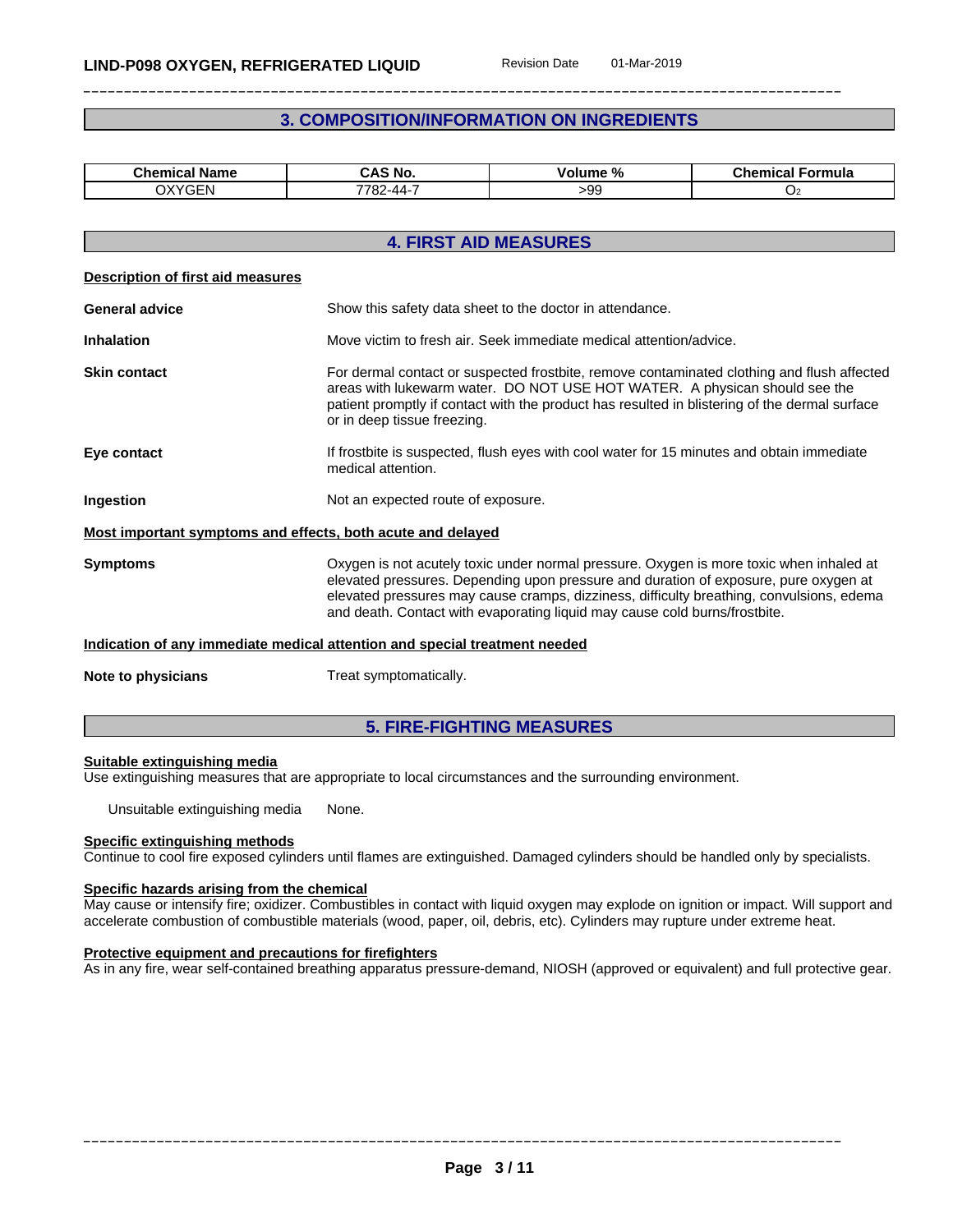## **6. ACCIDENTAL RELEASE MEASURES**

## **Personal precautions, protective equipment and emergency procedures**

| <b>Personal precautions</b>                          | Evacuate personnel to safe areas. Ensure adequate ventilation, especially in confined<br>areas. Avoid spills. Do not walk on or roll equipment over spills. Monitor oxygen level.<br>Eliminate all ignition sources if safe to do so. Use personal protection recommended in<br>Section 8. |
|------------------------------------------------------|--------------------------------------------------------------------------------------------------------------------------------------------------------------------------------------------------------------------------------------------------------------------------------------------|
| <b>Other Information</b>                             | When in contact with refrigerated/cryogenic liquids, many materials become brittle and are<br>likely to break without warning.                                                                                                                                                             |
| <b>Environmental precautions</b>                     |                                                                                                                                                                                                                                                                                            |
| <b>Environmental precautions</b>                     | Prevent spreading of vapors through sewers, ventilation systems and confined areas.                                                                                                                                                                                                        |
| Methods and material for containment and cleaning up |                                                                                                                                                                                                                                                                                            |
| <b>Methods for containment</b>                       | Stop the flow of gas or remove cylinder to outdoor location if this can be done without risk.<br>If leak is in container or container valve, contact the appropriate emergency telephone<br>number in Section 1 or call your closest Messer location.                                      |
| Methods for cleaning up                              | Return Portable Cryogenic Container to Messer or an authorized distributor.                                                                                                                                                                                                                |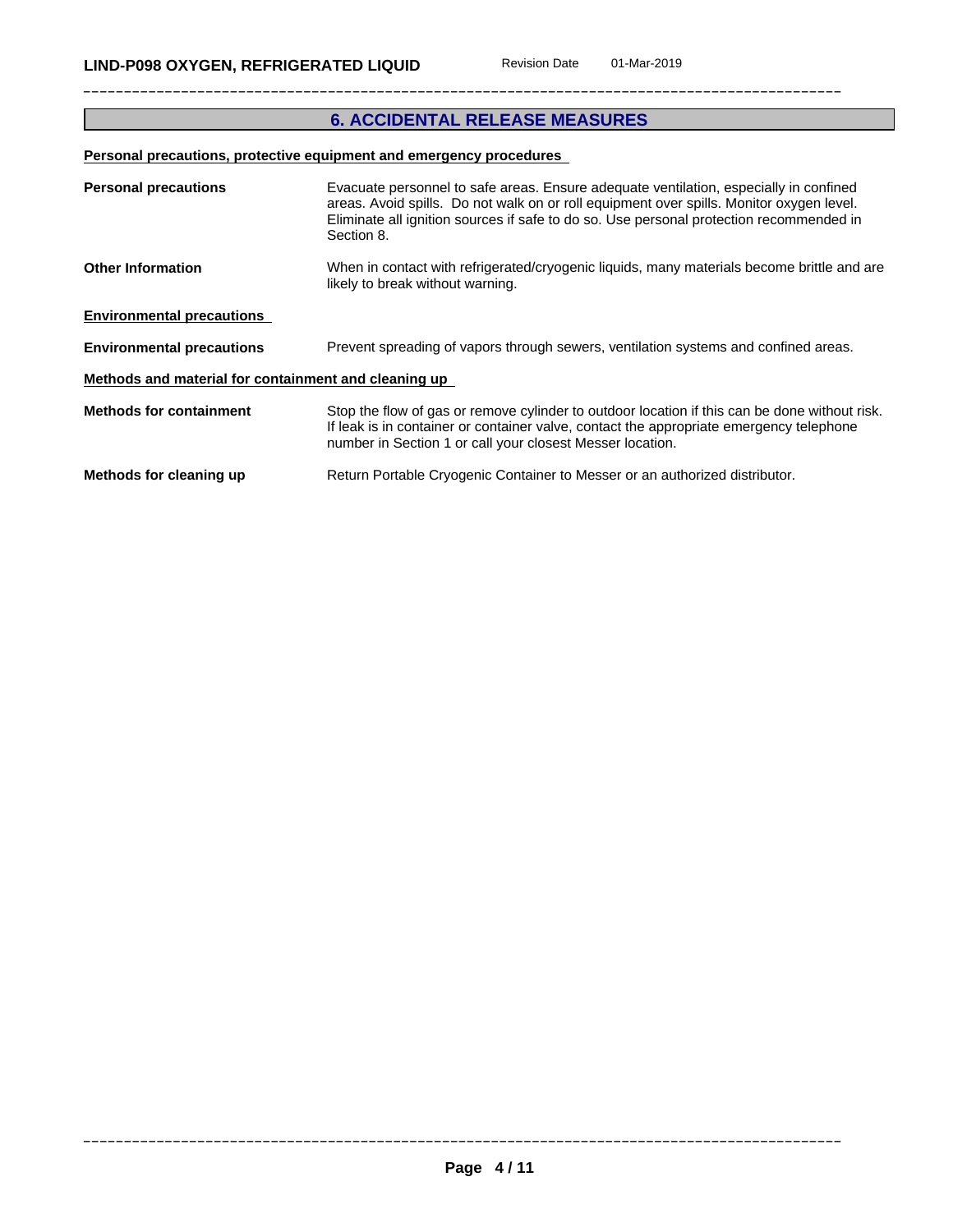### **7. HANDLING AND STORAGE**

#### **Precautions for safe handling**

**Advice on safe handling** Liquid oxygen cannot be handled in carbon or low alloy steel, 18-8 and 18-10 stainless steel are acceptable as are copper and its alloys, brass bronze, silicon alloys, Monel®, Inconel®, and beryllium. Teflon®, Teflon® composites, or Kel-F® are preferred non-metallic gasket materials. Oxygen should not be used as a substitute for compressed air in pneumatic equipment since they generally contain flammable lubricants. Equipment able to use oxygen must be "cleaned for oxygen service". Check with the equipment supplier to verify oxygen compatibility for the service conditions. Keep valves and fittings free from oil and grease Use only equipment of compatible materials of construction Do NOT change or force fit connections Open valve slowly "NO SMOKING" signs should be posted in storage and use areas. Separate flammable gas cylinders from oxygen and other oxidizers by a minimum distance of 20 ft. or by a 5 ft. high barrier with a minimum fire resistance rating of a half an hour. Never allow any unprotected part ot the body to touch uninsulated pipes or vessels that contain cold fluids. The extremely cold metal will cause moist flesh to stick fast and tear when one attempts to withdraw from it. Stationary customer site vessels should be operated in accordance with the manufacturer's and Linde's instruction. Do not attempt to repair, adjust or in any other way modify the operation of these vessels. If there is a malfunction or other type of operations problem with the vessel, contact the closest Linde location immediately for assistance.

> Protect cylinders from physical damage; do not drag, roll, slide or drop. Never attempt to lift a cylinder by its valve protection cap. When moving cylinders, even for short distance, use a cart designed to transport cylinders. Never insert an object (e.g. wrench, screwdriver, pry bar,etc.) into valve cap openings. Doing so may damage valve, causing leak to occur. Use an adjustable strap wrench to remove over-tight or rusted caps. Use only with adequate ventilation. Use a backflow preventive device in piping. Close valve after each use and when empty. If user experiences any difficulty operating cylinder valve discontinue use and contact supplier. Ensure the complete gas system has been checked for leaks before use.

> Never put cylinders into trunks of cars or unventilated areas of passenger vehicles. Never attempt to refill a compressed gas cylinder without the owner's written consent. Never strike an arc on a compressed gas cylinder or make a cylinder a part of an electrical circuit.

Only experienced and properly instructed persons should handle gases under pressure. Always store and handle compressed gas cylinders in accordance with Compressed Gas Association, pamphlet CGA-P1, Safe Handling of Compressed Gases in Containers.

For additional recommendations, consult Compressed Gas Association's Pamphlets SB-7, G-4.3, G-4.1, G-4.4, P-2.5, G-4.9, P-14, and SB-2.

#### **Conditions for safe storage, including any incompatibilities**

**Storage Conditions** Store in cool, dry, well-ventilated area of non-combustible construction away from heavily trafficked areas and emergency exits. Keep at temperatures below 52°C / 125°F. Cylinders should be stored upright with valve protection cap in place and firmly secured to prevent falling. Full and empty cylinders should be segregrated. Use a "first in-first out" inventory system to prevent full cylinders from being stored for excessive periods of time. Stored containers should be periodically checked for general condition and leakage. Do not store near combustible materials.

#### **Incompatible materials Combustible materials. Organic material. Reducing agents. Oil. Grease.**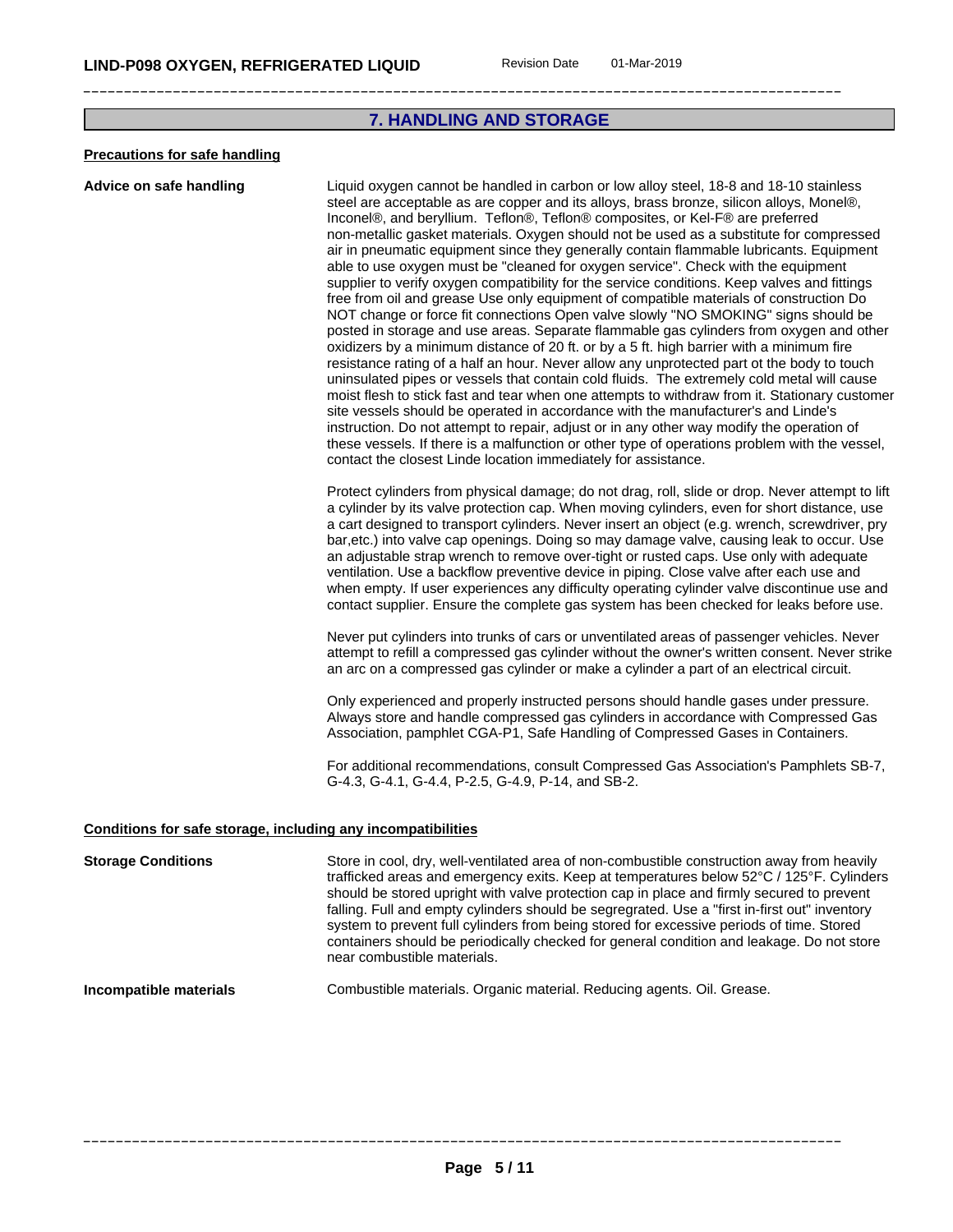## **8. EXPOSURE CONTROLS/PERSONAL PROTECTION**

| <b>Control parameters</b>               |                                                                                                                                                                                                                                                                                                     |  |
|-----------------------------------------|-----------------------------------------------------------------------------------------------------------------------------------------------------------------------------------------------------------------------------------------------------------------------------------------------------|--|
| <b>Exposure Guidelines</b>              | This product, as supplied, does not contain any hazardous materials with occupational<br>exposure limits established by the region specific regulatory bodies                                                                                                                                       |  |
| <b>Appropriate engineering controls</b> |                                                                                                                                                                                                                                                                                                     |  |
| <b>Engineering Controls</b>             | Showers. Eyewash stations. Use local exhaust in combination with general ventilation as<br>necessary to keep oxygen concentrations below 23.5%. Consider installation of leak<br>detection systems in areas of use and storage. Systems under pressure should be regularly<br>checked for leakages. |  |
|                                         | Individual protection measures, such as personal protective equipment                                                                                                                                                                                                                               |  |
| <b>Eye/face protection</b>              | Wear safety glasses with side shields (or goggles). If splashes are likely to occur, wear<br>Goggles. Face-shield.                                                                                                                                                                                  |  |
| Skin and body protection                | Work gloves and safety shoes are recommended when handling cylinders. Gloves must be<br>clean and free from grease or oil. Wear cold insulating gloves when handling liquid.                                                                                                                        |  |
| <b>Respiratory protection</b>           | No special protective equipment required.                                                                                                                                                                                                                                                           |  |
| <b>General Hygiene Considerations</b>   | Handle in accordance with good industrial hygiene and safety practice. Do not get in eyes,<br>on skin, or on clothing.                                                                                                                                                                              |  |

## **9. PHYSICAL AND CHEMICAL PROPERTIES**

**Information on basic physical and chemical properties**

| <b>Physical state</b>            | Gas                      |
|----------------------------------|--------------------------|
| Appearance                       | Pale blue                |
| Odor                             | Odorless                 |
| <b>Odor threshold</b>            | No information available |
| рH                               | Not applicable           |
| Melting/freezing point           | $-218.8 °C / -361.8 °F$  |
| <b>Evaporation rate</b>          | Not applicable           |
| Flammability (solid, gas)        | See Section 5.           |
| Lower flammability limit:        | Not applicable           |
| <b>Upper flammability limit:</b> | Not applicable           |
| <b>Flash point</b>               | Not applicable           |
| <b>Autoignition temperature</b>  | No data available        |
| <b>Decomposition temperature</b> | No data available        |
| <b>Oxidizing properties</b>      | Oxidizer                 |
|                                  |                          |
| <b>Water solubility</b>          | Slightly soluble         |
| <b>Partition coefficient</b>     | No data available        |
| <b>Kinematic viscosity</b>       | Not applicable           |
|                                  |                          |

| <b>Chemical Name</b> | <b>Molecular</b><br>weiaht | Boiling<br>point/range | <b>IVapor Pressurel</b>       | Vapor density<br>(air =1) | <b>Gas Density</b><br>kg/m $3@20^{\circ}$ C | Critical<br>Temperature |
|----------------------|----------------------------|------------------------|-------------------------------|---------------------------|---------------------------------------------|-------------------------|
| <b>OXYGEN</b>        | 31.99                      | -182.9 °Ր              | Above critical<br>temperature |                           | .331                                        | $-118.6 °C$             |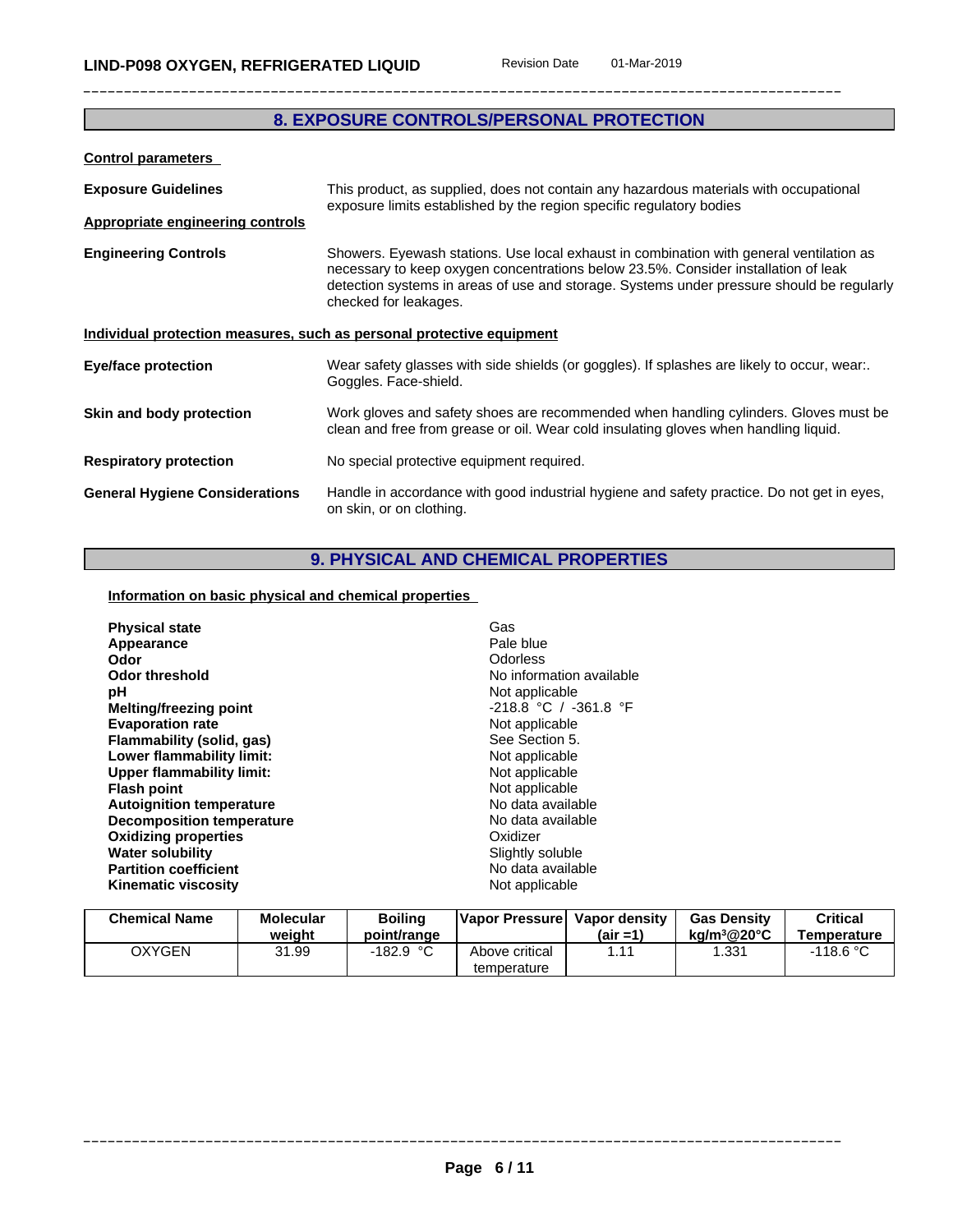## **10. STABILITY AND REACTIVITY**

#### **Reactivity**

Not reactive under normal conditions

#### **Chemical stability**

Stable under normal conditions.

#### **Explosion data**

**Sensitivity to Mechanical Impact** None. **Sensitivity to Static Discharge** None.

#### **Possibility of Hazardous Reactions**

May cause or intensify fire; oxidizer. Will support and accelerate combustion of combustible materials (wood, paper, oil, debris, etc).

**Conditions to avoid**

None under recommended storage and handling conditions (see Section 7).

**Incompatible materials**

Combustible materials. Organic material. Reducing agents. Oil. Grease.

#### **Hazardous Decomposition Products**

None known.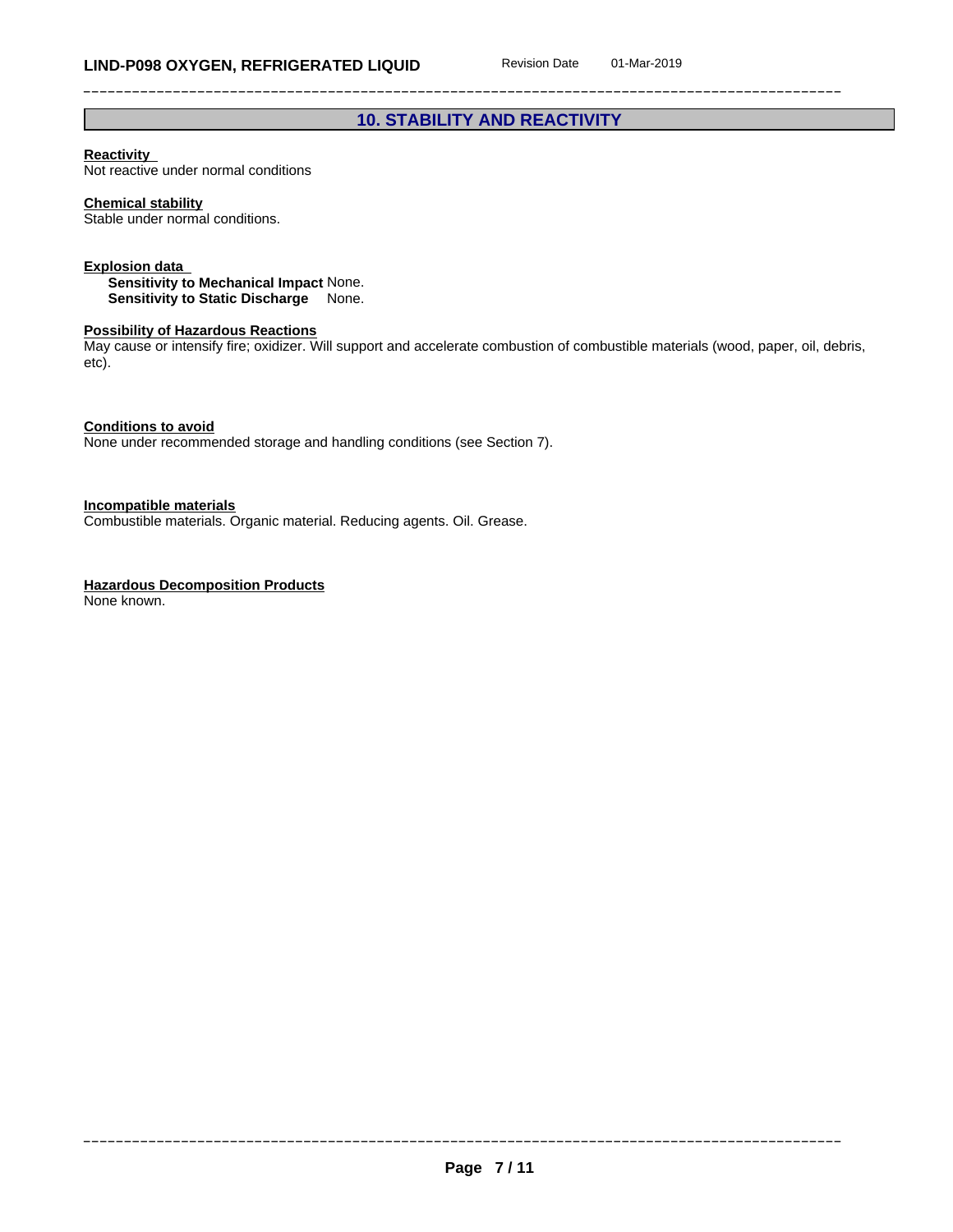| <b>11. TOXICOLOGICAL INFORMATION</b> |  |
|--------------------------------------|--|
|--------------------------------------|--|

| Information on likely routes of exposure                                                                                                                                                                                                                                                                           |                                                                                                                                                                                                                                                                                                                                                                                                               |  |  |
|--------------------------------------------------------------------------------------------------------------------------------------------------------------------------------------------------------------------------------------------------------------------------------------------------------------------|---------------------------------------------------------------------------------------------------------------------------------------------------------------------------------------------------------------------------------------------------------------------------------------------------------------------------------------------------------------------------------------------------------------|--|--|
| <b>Inhalation</b>                                                                                                                                                                                                                                                                                                  | No data available                                                                                                                                                                                                                                                                                                                                                                                             |  |  |
| <b>Skin contact</b>                                                                                                                                                                                                                                                                                                | Contact with evaporating liquid may cause cold burns/frostbite.                                                                                                                                                                                                                                                                                                                                               |  |  |
| Eye contact                                                                                                                                                                                                                                                                                                        | Contact with evaporating liquid may cause cold burns/frostbite.                                                                                                                                                                                                                                                                                                                                               |  |  |
| Not an expected route of exposure.<br>Ingestion                                                                                                                                                                                                                                                                    |                                                                                                                                                                                                                                                                                                                                                                                                               |  |  |
| Information on toxicological effects                                                                                                                                                                                                                                                                               |                                                                                                                                                                                                                                                                                                                                                                                                               |  |  |
| <b>Symptoms</b>                                                                                                                                                                                                                                                                                                    | Oxygen is not acutely toxic under normal pressure. Oxygen is more toxic when inhaled at<br>elevated pressures. Depending upon pressure and duration of exposure, pure oxygen at<br>elevated pressures may cause cramps, dizziness, difficulty breathing, convulsions, edema<br>and death.                                                                                                                     |  |  |
|                                                                                                                                                                                                                                                                                                                    | Delayed and immediate effects as well as chronic effects from short and long-term exposure                                                                                                                                                                                                                                                                                                                    |  |  |
| <b>Irritation</b><br>Sensitization<br>Germ cell mutagenicity<br>Carcinogenicity<br><b>Reproductive toxicity</b><br><b>STOT - single exposure</b><br><b>STOT - repeated exposure</b><br><b>Chronic toxicity</b><br><b>Target Organ Effects</b><br><b>Aspiration hazard</b><br><b>Numerical measures of toxicity</b> | Not classified.<br>Not classified.<br>Not classified.<br>This product does not contain any carcinogens or potential carcinogens listed by OSHA,<br>IARC or NTP.<br>Not classified.<br>Not classified.<br>Not classified.<br>Prolonged inhalation of high oxygen concentrations (>75%) may affect coordination,<br>attention, and cause tiredness of respiratory irritation.<br>None known.<br>Not applicable. |  |  |
| <b>Product Information</b><br>Oral LD50<br>Dermal LD50<br><b>Inhalation LC50</b>                                                                                                                                                                                                                                   | No information available<br>No information available<br>No information available                                                                                                                                                                                                                                                                                                                              |  |  |
|                                                                                                                                                                                                                                                                                                                    | <b>12. ECOLOGICAL INFORMATION</b>                                                                                                                                                                                                                                                                                                                                                                             |  |  |
| <b>Ecotoxicity</b><br>No known acute aquatic toxicity.                                                                                                                                                                                                                                                             |                                                                                                                                                                                                                                                                                                                                                                                                               |  |  |

#### **Persistence and degradability** Not applicable.

**Bioaccumulation** Will not bioconcentrate.

#### **Other adverse effects**

Can cause frost damage to vegetation.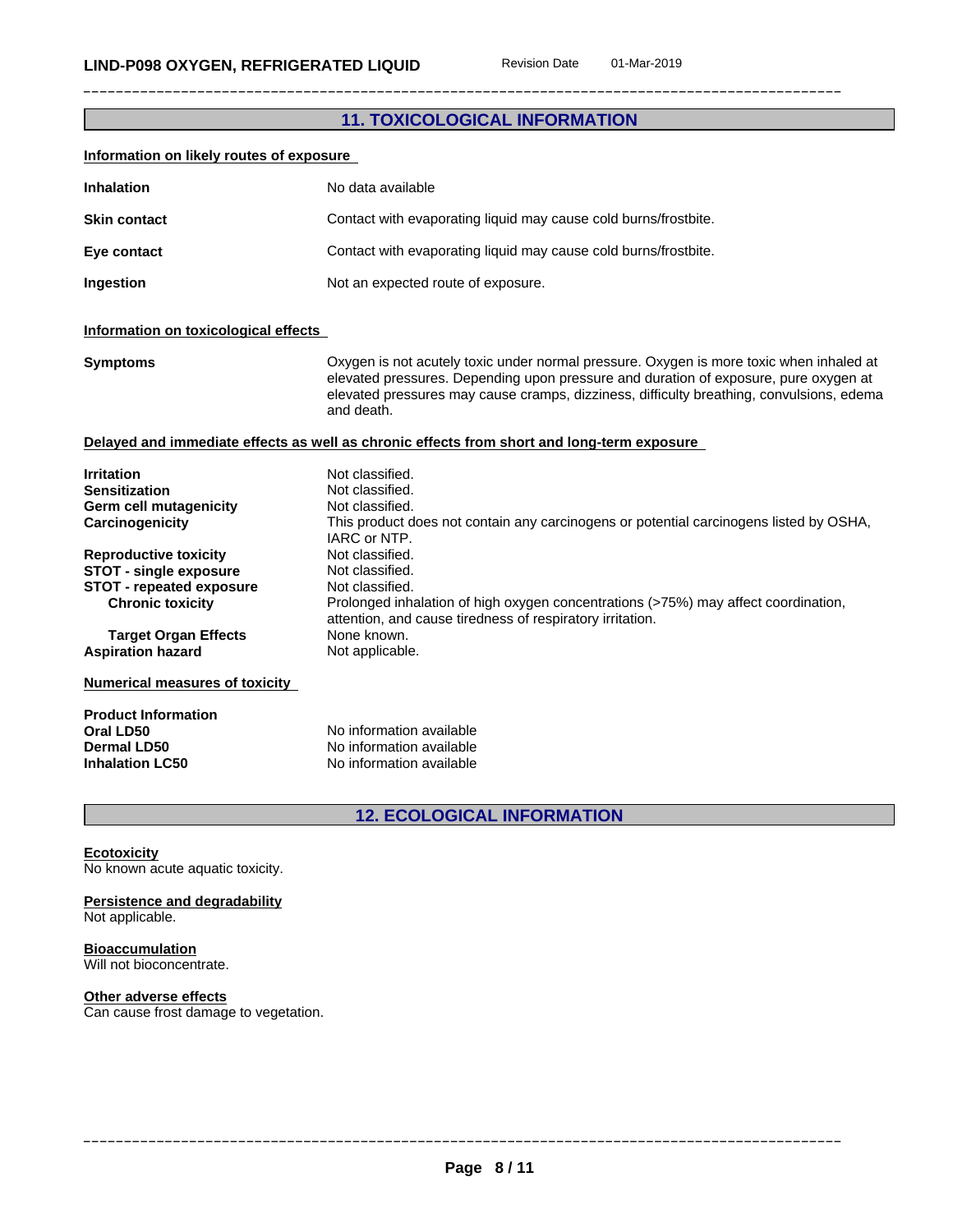## **13. DISPOSAL CONSIDERATIONS**

#### **Waste treatment methods**

**Disposal of wastes** Do not attempt to dispose of residual waste or unused quantities. Return in the shipping container PROPERLY LABELED WITH ANY VALVE OUTLET PLUGS OR CAPS SECURED AND VALVE PROTECTION CAP IN PLACE to Messer for proper disposal.

## **14. TRANSPORT INFORMATION**

#### **DOT**

| וש   |                                                  |                                                |
|------|--------------------------------------------------|------------------------------------------------|
|      | UN/ID no.                                        | <b>UN1073</b>                                  |
|      | Proper shipping name                             | Oxygen, refrigerated liquid                    |
|      | <b>Hazard Class</b>                              | 2.2                                            |
|      | <b>Subsidiary class</b>                          | 5.1                                            |
|      | <b>Special Provisions</b>                        | T75, TP5, TP22                                 |
|      | <b>Description</b>                               | UN1073, Oxygen, refrigerated liquid, 2.2 (5.1) |
|      | <b>Emergency Response Guide</b><br><b>Number</b> | 122                                            |
| TDG  |                                                  |                                                |
|      | UN/ID no.                                        | <b>UN1073</b>                                  |
|      | Proper shipping name                             | Oxygen, refrigerated liquid                    |
|      | <b>Hazard Class</b>                              | 2.2                                            |
|      | <b>Subsidiary class</b>                          | 5.1                                            |
|      | <b>Description</b>                               | UN1073, Oxygen, refrigerated liquid, 2.2 (5.1) |
| IATA |                                                  | Forbidden by Passenger Air                     |
|      | <b>Description</b>                               | Forbidden                                      |
|      | <u>IMDG</u>                                      |                                                |
|      | UN/ID no.                                        | <b>UN1073</b>                                  |
|      | Proper shipping name                             | Oxygen, refrigerated liquid                    |
|      | <b>Hazard Class</b>                              | 2.2                                            |
|      | <b>Subsidiary hazard class</b>                   | 5.1                                            |
|      | EmS-No.                                          | F-C, S-W                                       |
|      | <b>Description</b>                               | UN1073, Oxygen, refrigerated liquid, 2.2 (5.1) |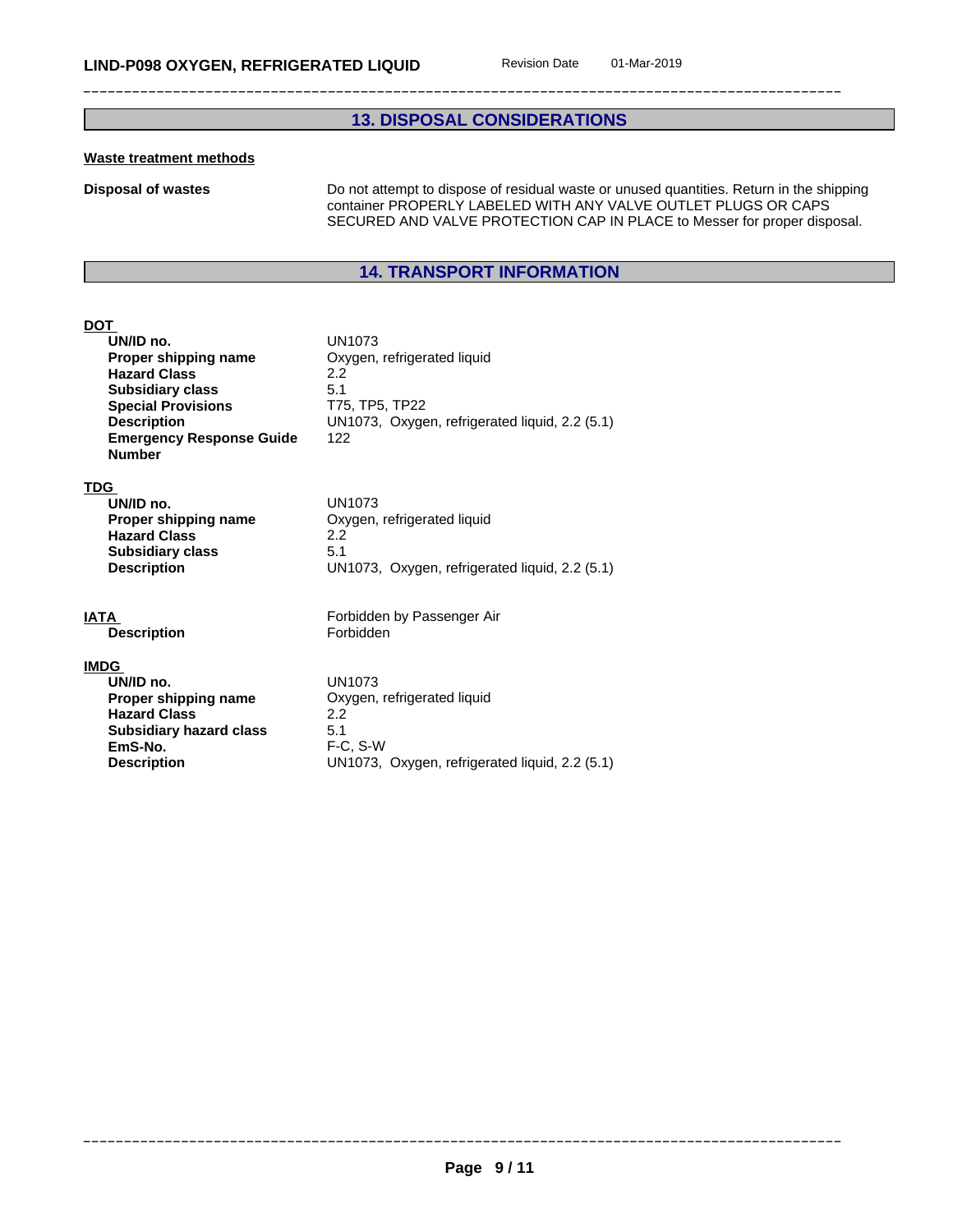## **15. REGULATORY INFORMATION**

### **INTERNATIONAL INVENTORIES**

| TSCA                 | Complies |
|----------------------|----------|
| <b>DSL/NDSL</b>      | Complies |
| <b>EINECS/ELINCS</b> | Complies |

**Legend:** 

**TSCA** - United States Toxic Substances Control Act Section 8(b) Inventory **DSL/NDSL** - Canadian Domestic Substances List/Non-Domestic Substances List **EINECS/ELINCS** - European Inventory of Existing Chemical Substances/European List of Notified Chemical Substances

#### **US FEDERAL REGULATIONS**

#### **SARA 313**

Section 313 of Title III of the Superfund Amendments and Reauthorization Act of 1986 (SARA). This product does not contain any chemicals which are subject to the reporting requirements of the Act and Title 40 of the Code of Federal Regulations, Part 372.

#### **SARA 311/312 Hazard Categories**

Should this product meet EPCRA 311/312 reporting criteria at 40 CFR 370, refer to Section 2 of this SDS for appropriate classifications.

#### **CERCLA**

This material, as supplied, does not contain any substances regulated as hazardous substances under the Comprehensive Environmental Response Compensation and Liability Act (CERCLA) (40 CFR 302) or the Superfund Amendments and Reauthorization Act (SARA) (40 CFR 355). There may be specific reporting requirements at the local, regional, or state level pertaining to releases of this material.

#### **Clean Air Act,Section 112 Hazardous Air Pollutants (HAPs) (see 40 CFR 61)**

This product does not contain any substances regulated as hazardous air pollutants (HAPS) under Section 112 of the Clean Air Act Amendments of 1990.

#### **CWA** (Clean Water Act)

This product does not contain any substances regulated as pollutants pursuant to the Clean Water Act (40 CFR 122.21 and 40 CFR 122.42)

#### **Risk and Process Safety Management Programs**

This material, as supplied, does not contain any regulated substances with specified thresholds under 40 CFR Part 68. This product does not contain any substances regulated as Highly Hazardous Chemicals pursuant to the 29 CFR Part 1910.110.

#### **US STATE REGULATIONS**

#### **California Proposition 65**

This product does not contain any Proposition 65 chemicals

#### **U.S. State Right-to-Know Regulations**

| <b>Chemical Name</b> | <b>Jersey</b><br>New | Massachusetts | n.<br>nsylvania |
|----------------------|----------------------|---------------|-----------------|
| Oxyger               |                      |               |                 |
| 7782-44-7            |                      |               |                 |